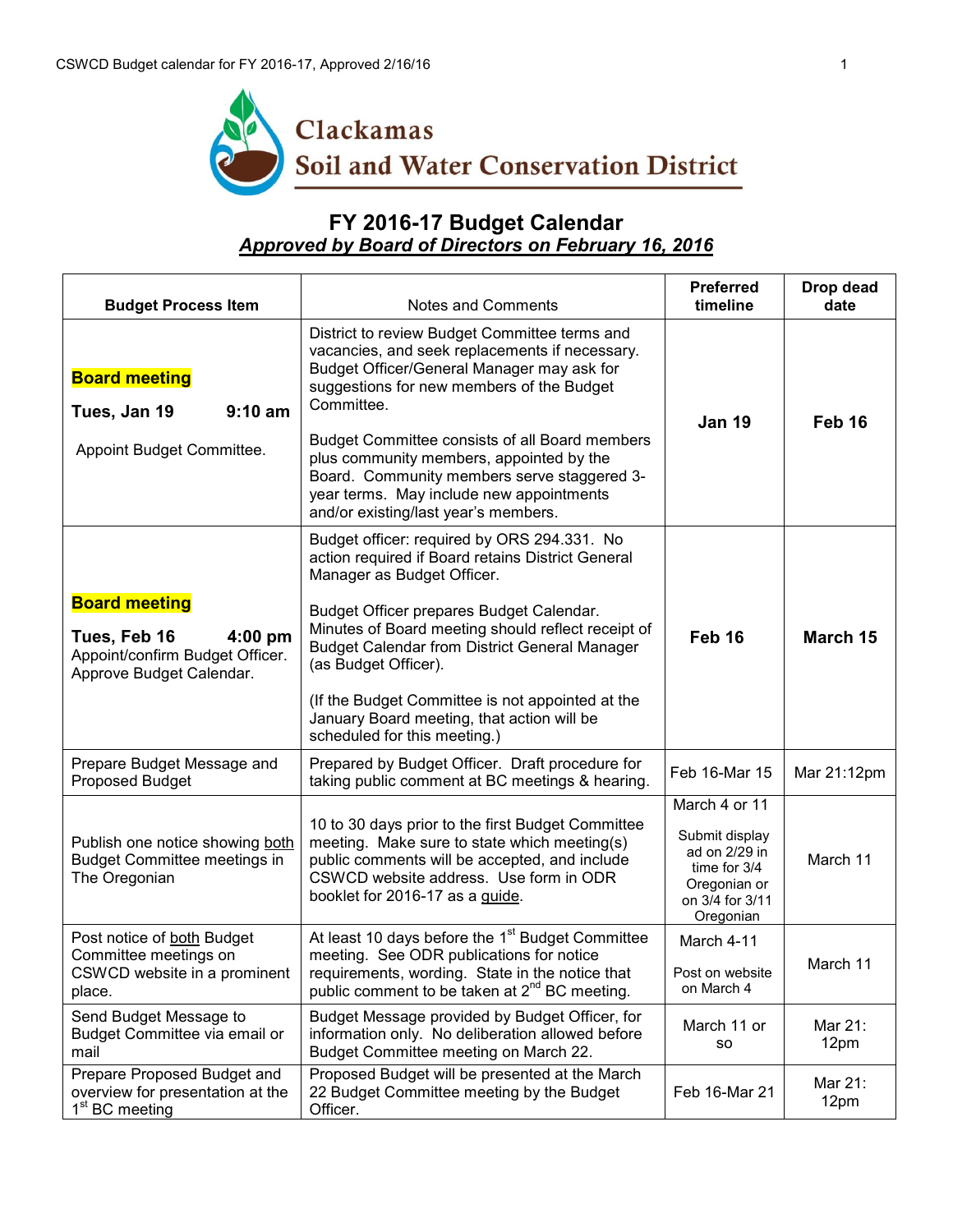| <b>Budget Committee mtg</b><br>Tues, March 22<br>$3:30$ pm<br>1 <sup>st</sup> Meeting                               | Budget Committee discussion - No public<br>questions or comments taken. Appoint Presiding<br>Officer of Budget Committee. Review Budget<br>Message and receive Proposed Budget. Make<br>revisions in Budget if needed. Decide on<br>procedure for taking public comment at 2nd BC<br>meeting. A quorum of the Budget Committee is<br>required.                            | <b>March 22</b>                                   | March 22                                                                                                            |
|---------------------------------------------------------------------------------------------------------------------|---------------------------------------------------------------------------------------------------------------------------------------------------------------------------------------------------------------------------------------------------------------------------------------------------------------------------------------------------------------------------|---------------------------------------------------|---------------------------------------------------------------------------------------------------------------------|
| Update notice of $2^{nd}$ Budget<br>Committee Meeting on CSWCD<br>website in a prominent place                      | At least 10 days prior to the meeting. Make sure<br>to note that public comment will be taken at the<br>2 <sup>nd</sup> BC meeting. See ODR publications for notice<br>requirements, wording.                                                                                                                                                                             | April 1-15<br>Post on<br>website<br>April 8 or 15 | April 16                                                                                                            |
| <b>Budget Committee mtg</b><br>Tues, April 26<br>$2:30$ pm<br>2 <sup>nd</sup> (Final) Meeting                       | Budget Committee takes questions and<br>comments from the public. BC discusses the<br>Budget; makes revisions if needed. Approve<br>expenditures for each fund, the Budget overall,<br>and the property tax rate or amount to be levied.<br>Forward the Budget and tax rate to the District<br>Board. A quorum of the Budget Committee is required.                       | April 26                                          | April 26                                                                                                            |
| Publish Notice of Tax and<br><b>Budget Hearing in The</b><br>Oregonian and on CSWCD<br>website in a prominent place | Notice of Tax and Notice of Budget Hearing can<br>be combined into single, 1-time public notice 5 to<br>30 days before hearing. Legal notice: Publish in<br>May 6 Oregonian; submit in time to proofread it<br>before publication. Must publish on May 6.                                                                                                                 | Submit 4/29<br>for $5/6$<br>Oregonian             | May 6<br>Oregonian<br>By May 11 to<br><b>CSWCD</b><br>website                                                       |
| Draft LB forms and Board<br><b>Resolutions</b>                                                                      | Draft all documents for formal adoption by the<br>Board. Have them available on May 17 so they<br>can be revised after the Hearing if needed and<br>adopted by the Board.                                                                                                                                                                                                 | May 1-11                                          | May 11: pm                                                                                                          |
| <b>Public Hearing</b><br>Tues, May 17<br>$3:30$ pm                                                                  | Board will receive public comment and respond to<br>questions from all interested parties about the<br>Budget and the fiscal policy decisions reflected in<br>the Budget. Hearing is scheduled on the day of a<br>regular Board meeting. A quorum of the Board is<br>required.                                                                                            | May 17                                            | May 17                                                                                                              |
| <b>Board meeting</b><br>Tues, May 17<br>$4:00$ pm<br>Adopt Budget & Resolutions                                     | Make any final revisions to the Budget. Some<br>revisions can be approved by a vote; others<br>require republishing the Budget and holding<br>another Public Hearing. Resolutions to adopt<br>Budget, make appropriations, impose and<br>categorize tax. All tasks must be finished by June<br>30. This meeting is scheduled on a Regular Board<br>meeting date and time. | May 17                                            | June 21<br>alternate<br>date for<br>adoption<br>if major<br>changes are<br>made to the<br>Approved<br><b>Budget</b> |
| Submit tax certification<br>documents to the County Tax<br>Assessor by July 15                                      | 2 copies of LB-50 (property tax and certification)<br>form and Board resolutions to County Tax<br>Assessor. Also verify that ODA election<br>certification and boundary maps are still on file<br>with the County.                                                                                                                                                        | May 23-<br>June 30                                | Fri<br>July 15                                                                                                      |